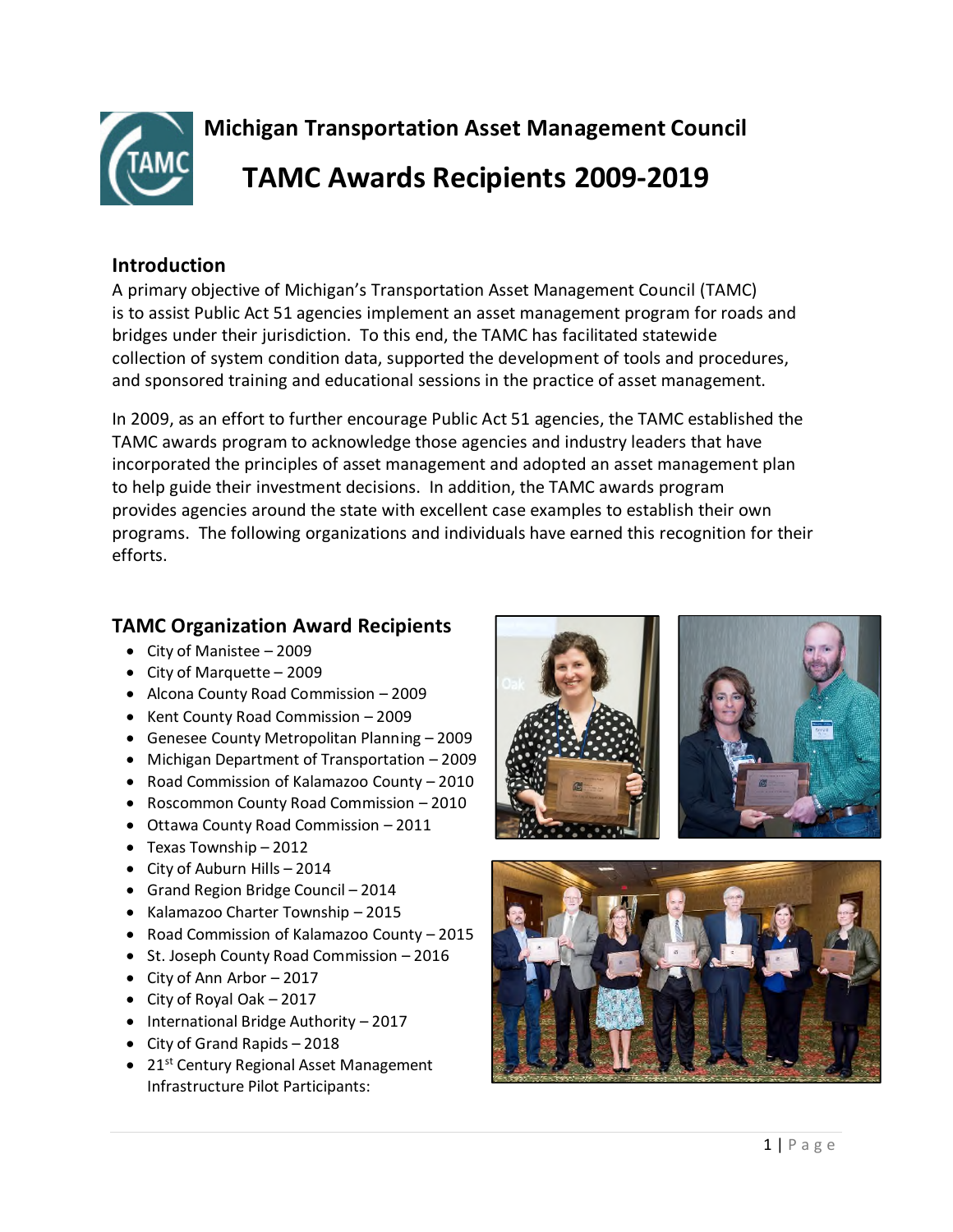Office of Governor Rick Snyder, Grand Valley Metropolitan Council, Southeast Michigan Council of Governments, West Michigan Shoreline Regional Development Commission – 2018

- Barry County Road Commission 2019
- Berrien County Road Department 2019
- City of Farmington Hills 2019
- Ross Township, Kalamazoo County 2019
- Wakeshma Township, Kalamazoo County 2019

## **Carmine Palombo Individual Award Recipients**

- John Daly II, Genesee County Road Commission 2009
- Brian Gutowski, Emmet County Road Commission 2009
- Anamika Laad, East Michigan Council of Governments 2010
- Lance Malburg, Oceana County Road Commission 2010
- Ed Hug, Southeast Michigan Council of Governments 2011
- Kelly Bekken, Missaukee County Road Commission 2012
- Nathan Fazer, Eastern Upper Peninsula Regional Planning & Development Commission – 2012
- Rick Olson, Michigan Legislature 2012
- Jim Snell, Grand Valley Metropolitan Council 2012
- Keith Cooper, Michigan Department of Transportation 2013
- Toby Kuznicki, City of Rogers City 2013
- Nico Tucker, Northeast Michigan Council of Governments 2013
- Carmine Palombo, Southeast Michigan Council of Governments 2014
- Robert Clegg, City of Port Huron 2014
- Carmine Palombo, Southeast Michigan Council of Governments 2015 (TAMC Individual Award Renamed in his honor)
- Tim Colling, Center for Technology and Training, Michigan Technological University 2016
- Timothy O'Rourke, Roscommon County Road Commission 2017
- Victoria Sage, Center for Technology and Training, Michigan Technological University 2018



## **Calling for Nominations**

TAMC is seeking agencies and individuals worthy of recognition for their efforts and leadership in the areas of asset management and best practices for managing pavements, bridges and other transportation infrastructure. Detailed instructions and information for nomination submittals and questions can be directed to the TAMC Coordinator by calling (517) 230-8192 or by email at BelknapR@michigan.gov. Pending